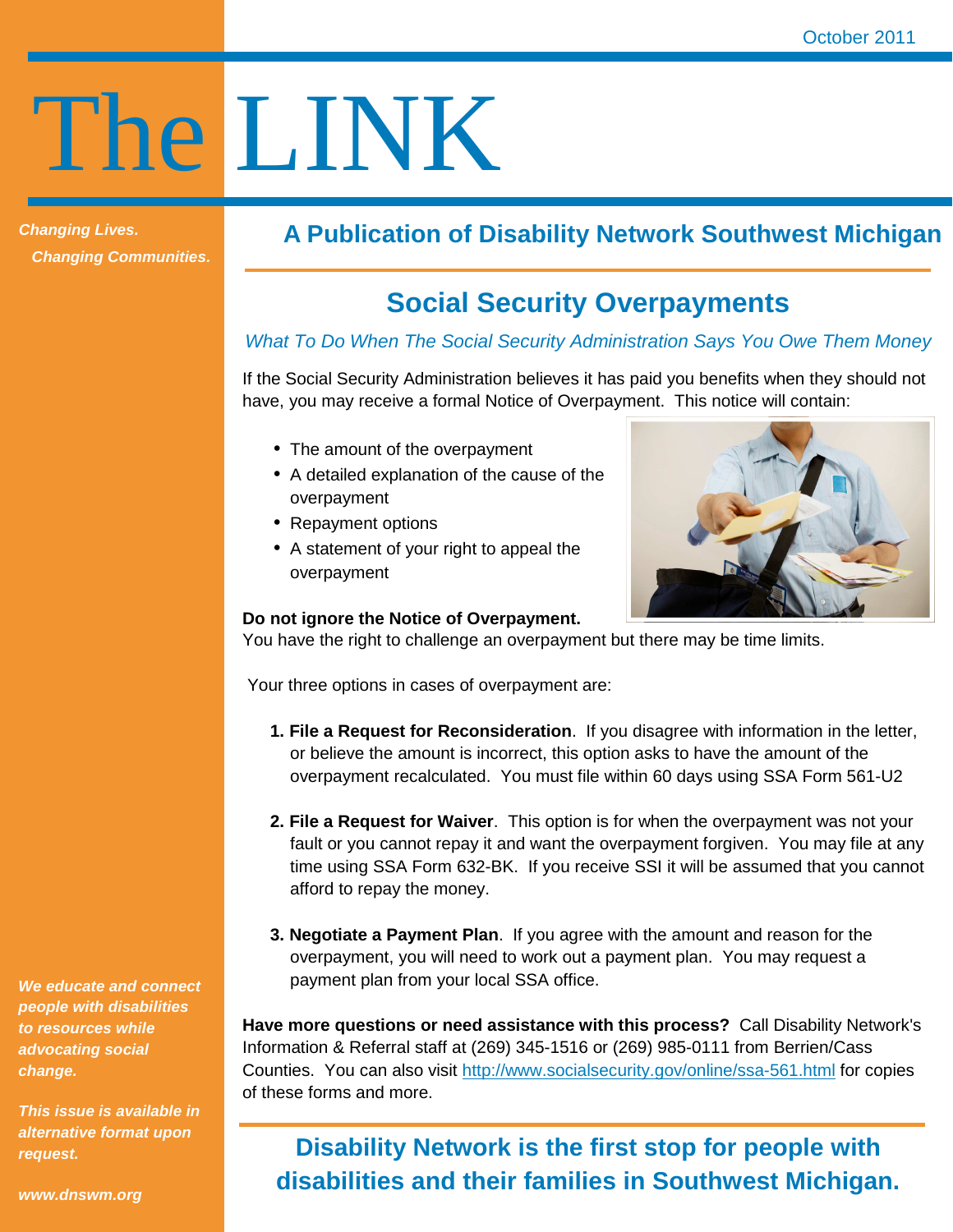# **Join Our Disability Roundtable Discussion Series**



In honor of our 30th anniversary, we are starting a year-long series of monthly discussions designed to foster a greater understanding of disability issues.

Roundtables typically start with a short introduction of the topic followed by a discussion and sharing of ideas, information, opinions, questions, and differing viewpoints.

| <b>Berrien County</b>     | Kalamazoo                 | <b>Battle Creek</b>   |
|---------------------------|---------------------------|-----------------------|
| 1st Tuesday/month         | 2nd Tuesday/month         | 3rd Tuesday/month     |
| $1:00 - 2:30$ pm          | $1:00 - 2:30$ pm          | $1:00 - 2:30$ pm      |
|                           | .                         | .                     |
| <b>Disability Network</b> | <b>Disability Network</b> | <b>JONAH/The Hive</b> |
| 2900 Lakeview Ave         | 517 E. Crosstown Parkway  | 104 Calhoun St.       |
| St Joseph 49085           | Kalamazoo 49001           | Battle Creek 49017    |
|                           |                           |                       |

#### **October 2011: Disability Language & Etiquette**

Why do disability rights activists say never to use the word "handicapped"? Do you know the courtesy rules of blindness? The disability rights movement is sometimes criticized for being too "PC"- do you agree?

#### **November 2011: The Disability Community Online**

Connect to the wider disability community via blogs, vlogs, podcasts, listservs and online support groups. Share some of your favorite sites and learn how you can add your ideas to the online discussion.

#### **December 2011: A Life Worth Living: Movie & Discussion**

Join us and watch this new PBS film on the history of the disability rights movement and share your views.

#### **January 2012**: **Speak Up! Skills of Advocacy**

What does it take to be a good advocate? Is there one "right way" to do advocacy? We all believe in and care about something. What ways can you stand up for what you believe in?

For more details & the entire schedule, view the Roundtable tab on our website www.dnswm.org or contact Michele at 345-1516 x116.





Accommodations provided with advance notice. Please refrain from wearing perfume or scented products.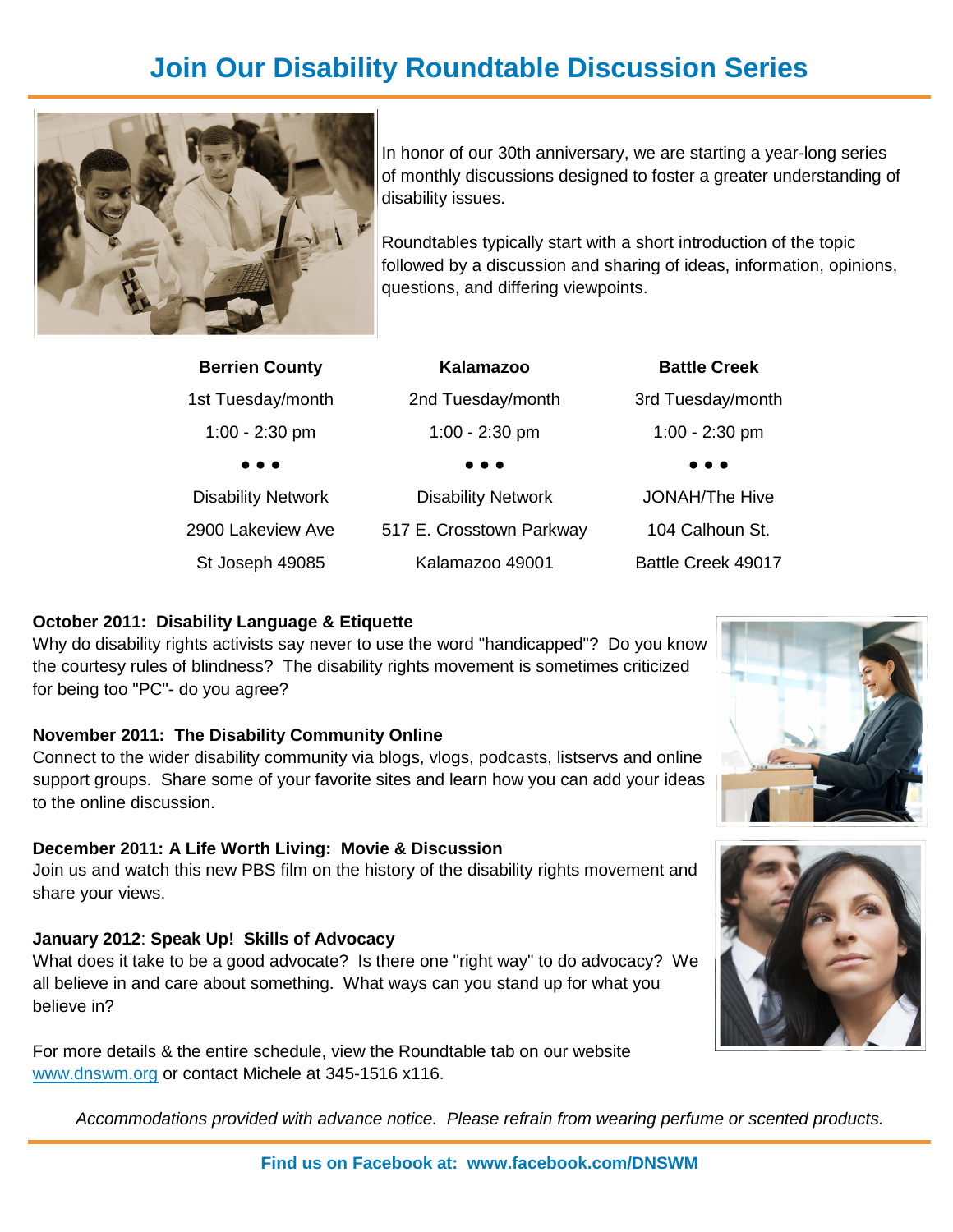## **CHECK YOUR DHS BENEFITS ONLINE OR BY PHONE!**

www.michigan.gov/mibridges or 1-888-642-7434

You can now check all benefit programs by phone or online - cash, food, child care, medical & emergency assistance.

Online, you can also view your upcoming appointments, view letters from your caseworker, check the status of your application, find out your ongoing benefit amount, and learn what your caseworker needs to process your application.

Starting in January 2012 you will be able to apply for all

assistance programs online, report changes online, and submit required documents online.



### **SDA BENEFIT UPDATE**

The Department of Human Services (DHS) has removed Michigan Rehabilitation Services (MRS) as an eligibility factor for receiving State Disability Assistance (SDA). This means that the "verification of MRS status" form 4698 is no longer valid. Only DHS can determine if you are eligible for SDA.

## **CALL US WITH YOUR DISABILITY RELATED QUESTIONS**

Disability Network Southwest Michigan is here to listen, help you problem solve, and connect you to resources and information about disability issues.

Call (269) 345-1516 to talk to our Information & Referral Specialists. In Berrien and Cass Counties our direct line is (269) 985-0111.



# **Ask the Advocate:**

# **I WORK AT A SMALL HOSPITAL AND WE HAVE JUST BEEN ASKED TO HIRE A SIGN LANGUAGE INTERPRETER FOR A PATIENT. DO WE HAVE TO?**



Most likely, yes. **The key phrase used by the ADA when it comes to deaf and hearing-impaired individuals is "effective communication."** People who are deaf or hard of hearing use a variety of ways to communicate. Some rely on sign language interpreters or assistive listening devices; some rely primarily on written messages. Many can speak even though they cannot hear. The method of communication and the services or aids the hospital must provide will vary depending upon the abilities of the person who is deaf or hard of hearing and on the complexity and nature of the communications that are required.

Hospitals may need to provide an interpreter or other assistive service in a variety of situations where it is a family member or companion rather than the patient who is deaf or hard of hearing. For example, an interpreter may be necessary to communicate where the guardian of a minor patient is deaf, to discuss prognosis and treatment options with a patient's spouse or partner who is hard of hearing, or to allow meaningful participation in a birthing class for a prospective new father who is deaf. (Source: www.ada.gov)

See Communicating with People who are Deaf or Hard of Hearing in Hospital Settings: http://www.ada.gov/ hospcombr.htm for more detailed information.